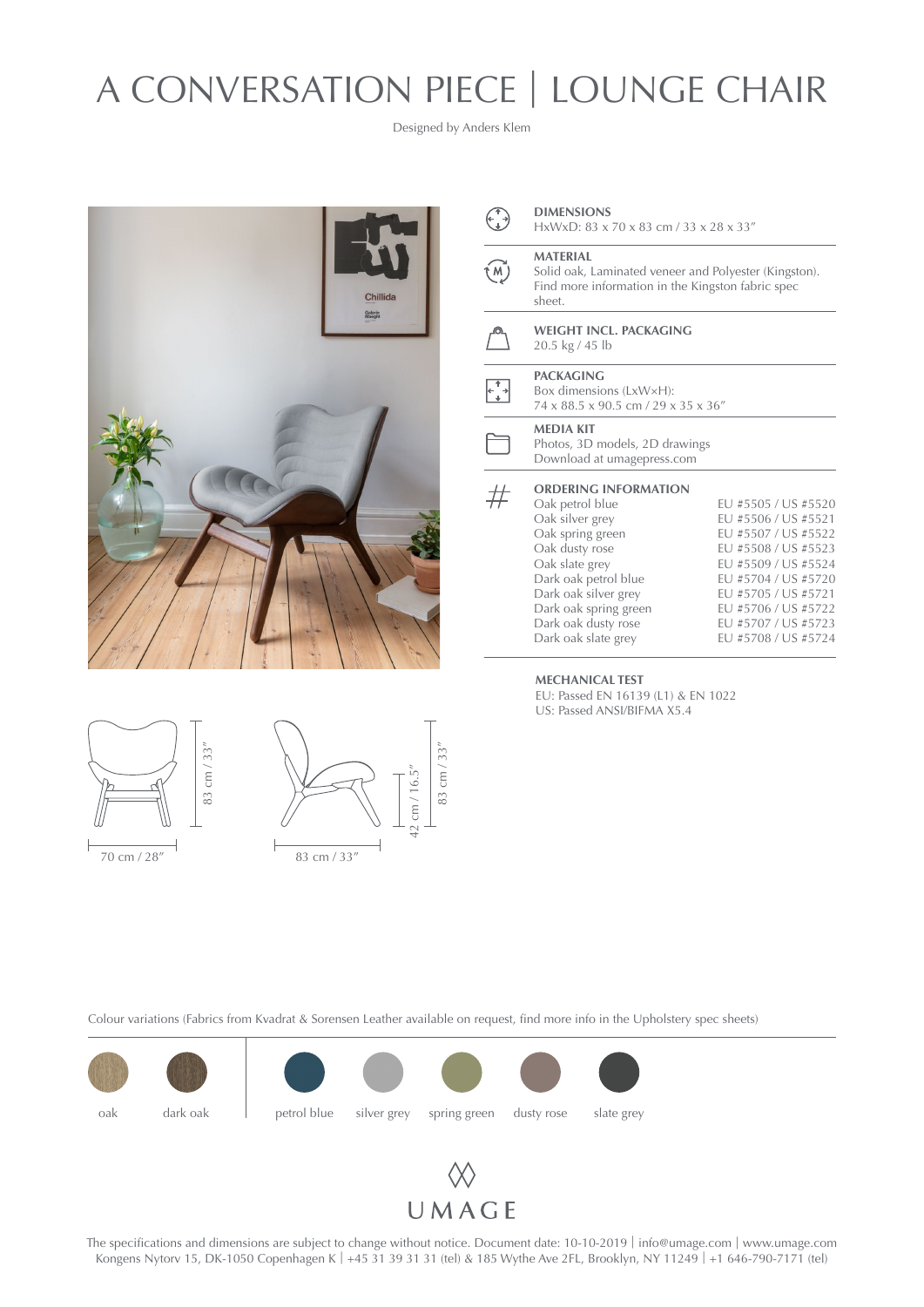# A CONVERSATION PIECE | LOUNGE CHAIR

Designed by Anders Klem



### **RELAXATION AND OPENNESS**

A Conversation Piece is a lounge chair that encourages relaxation and openness, unwinding and having a conversation with friends. It is ideal for use in the living room, as a corner chair or as part of an extra lounge area. Its comfortable shape also makes it suitable for the bedroom or as an extra chair in a nursery.

*Find more info on our website [umage.com](http://umage.com)*



The specifications and dimensions are subject to change without notice. Document date: 10-10-2019 | info[@umage.com](mailto:info%40umage.com?subject=) | www[.umage.com](https://www.umage.com/) Kongens Nytorv 15, DK-1050 Copenhagen K | +45 31 39 31 31 (tel) & 185 Wythe Ave 2FL, Brooklyn, NY 11249 | +1 646-790-7171 (tel)